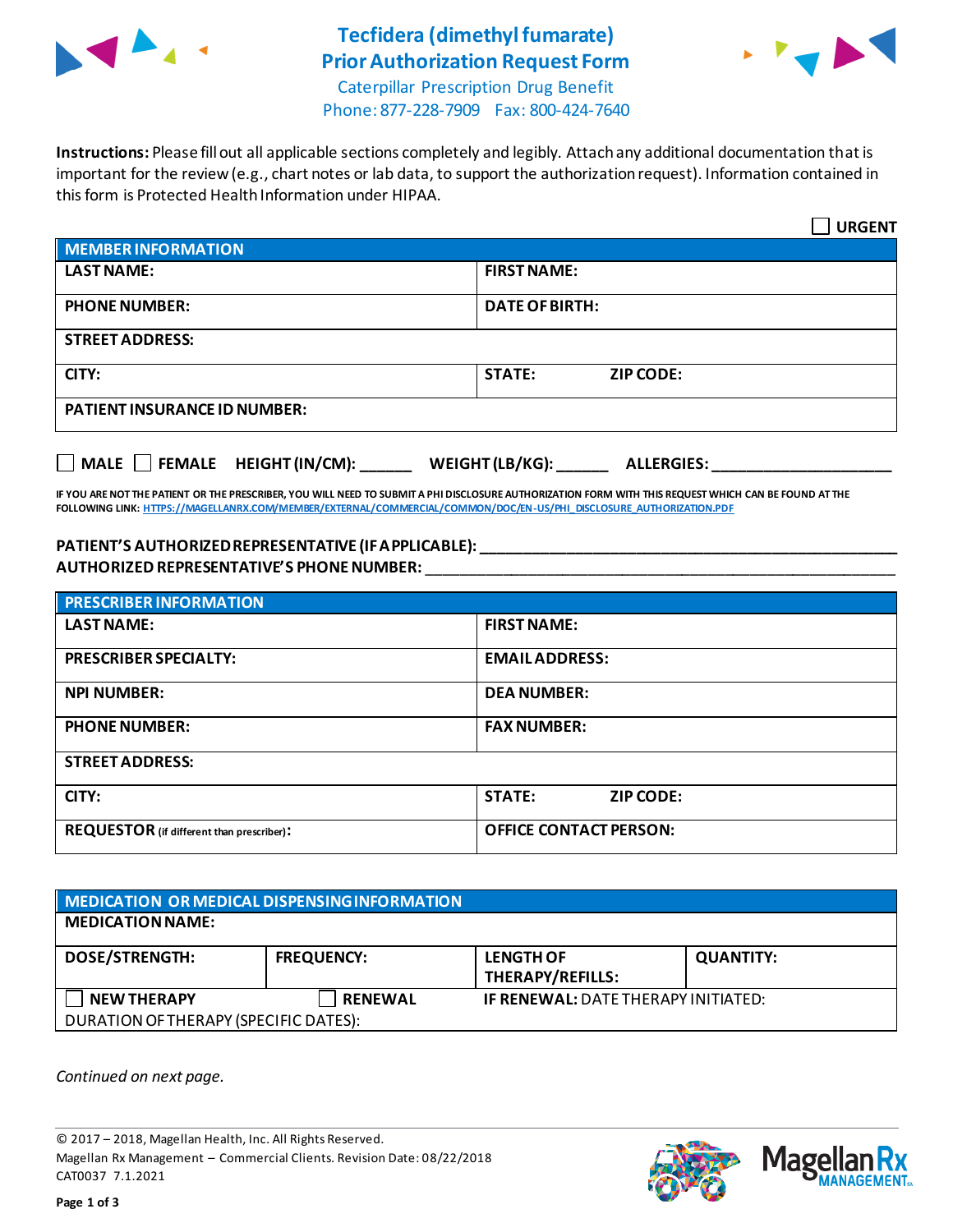

## **Tecfidera (dimethyl fumarate) Prior Authorization Request Form**

Caterpillar Prescription Drug Benefit Phone: 877-228-7909 Fax: 800-424-7640



| <b>MEMBER'S LAST NAME:</b>                                                                                                                                                                                                                                                                               | <b>MEMBER'S FIRST NAME:</b>                                                                     |                                                       |  |  |
|----------------------------------------------------------------------------------------------------------------------------------------------------------------------------------------------------------------------------------------------------------------------------------------------------------|-------------------------------------------------------------------------------------------------|-------------------------------------------------------|--|--|
|                                                                                                                                                                                                                                                                                                          | 1. HAS THE PATIENT TRIED ANY OTHER MEDICATIONS FOR THIS CONDITION?                              | YES (if yes, complete below)<br><b>NO</b>             |  |  |
| <b>MEDICATION/THERAPY (SPECIFY</b><br>DRUG NAME AND DOSAGE):                                                                                                                                                                                                                                             | <b>DURATION OF THERAPY (SPECIFY</b><br>DATES):                                                  | <b>RESPONSE/REASON FOR</b><br><b>FAILURE/ALLERGY:</b> |  |  |
| <b>2. LIST DIAGNOSES:</b>                                                                                                                                                                                                                                                                                |                                                                                                 | $ICD-10$ :                                            |  |  |
| □ Clinically Isolated Syndrome(CIS)<br>$\Box$ Relapsing remitting multiple sclerosis<br>□ Secondary Progressive multiple sclerosis<br>$\Box$ Other Diagnosis<br>ICD-10 Code(s):                                                                                                                          |                                                                                                 |                                                       |  |  |
|                                                                                                                                                                                                                                                                                                          | 3. REQUIRED CLINICAL INFORMATION: PLEASE PROVIDE ALL RELEVANT CLINICAL INFORMATION TO SUPPORT A |                                                       |  |  |
| PRIOR AUTHORIZATION.<br><b>Prescriber's Specialty:</b><br>Is the prescribing physician a neurologist? □ Yes □ No                                                                                                                                                                                         |                                                                                                 |                                                       |  |  |
| Has the patient had an inadequate response, intolerance, or contraindication to the preferred prerequisite Avonex<br>for at least 3 months? □ Yes □ No                                                                                                                                                   |                                                                                                 |                                                       |  |  |
| Has the patient had an inadequate response, intolerance, or contraindication to Copaxone for at least 3 months? $\Box$<br>Yes $\Box$ No                                                                                                                                                                  |                                                                                                 |                                                       |  |  |
| Has the patient tried the generic dimethyl fumarate product? $\Box$ Yes $\Box$ No                                                                                                                                                                                                                        |                                                                                                 |                                                       |  |  |
| Does patient have an absolute contraindication to the generic dimethyl fumarate? $\Box$ Yes $\Box$ No *Please provide<br>supporting chart notes.                                                                                                                                                         |                                                                                                 |                                                       |  |  |
| If the patient has tried the authorized generic dimethyl fumarate and will not be continuing it, has a U.S. FDA<br>MedWatch Voluntary Reporting Form for adverse drug reactions (FDA Form 3500) been filed with the<br>$\Box$ Yes $\Box$ No Please submit a copy of the completed FDA 3500 form.<br>FDA? |                                                                                                 |                                                       |  |  |
| Reauthorization:<br>If this is a reauthorization request, answer the following question:<br>Is the patient continuing to have a positive clinical response and is remission of disease maintained with continued<br>use of Tecfidera?* $\Box$ Yes $\Box$ No *Please provide supporting chart notes.      |                                                                                                 |                                                       |  |  |
| Are there any other comments, diagnoses, symptoms, medications tried or failed, and/or any other information the<br>physician feels is important to this review?                                                                                                                                         |                                                                                                 |                                                       |  |  |
| Please note: Not all drugs/diagnosis are covered on all plans. This request may be denied unless all required                                                                                                                                                                                            |                                                                                                 |                                                       |  |  |

information is received.

© 2017 – 2018, Magellan Health, Inc. All Rights Reserved. Magellan Rx Management – Commercial Clients. Revision Date: 08/22/2018 CAT0037 7.1.2021